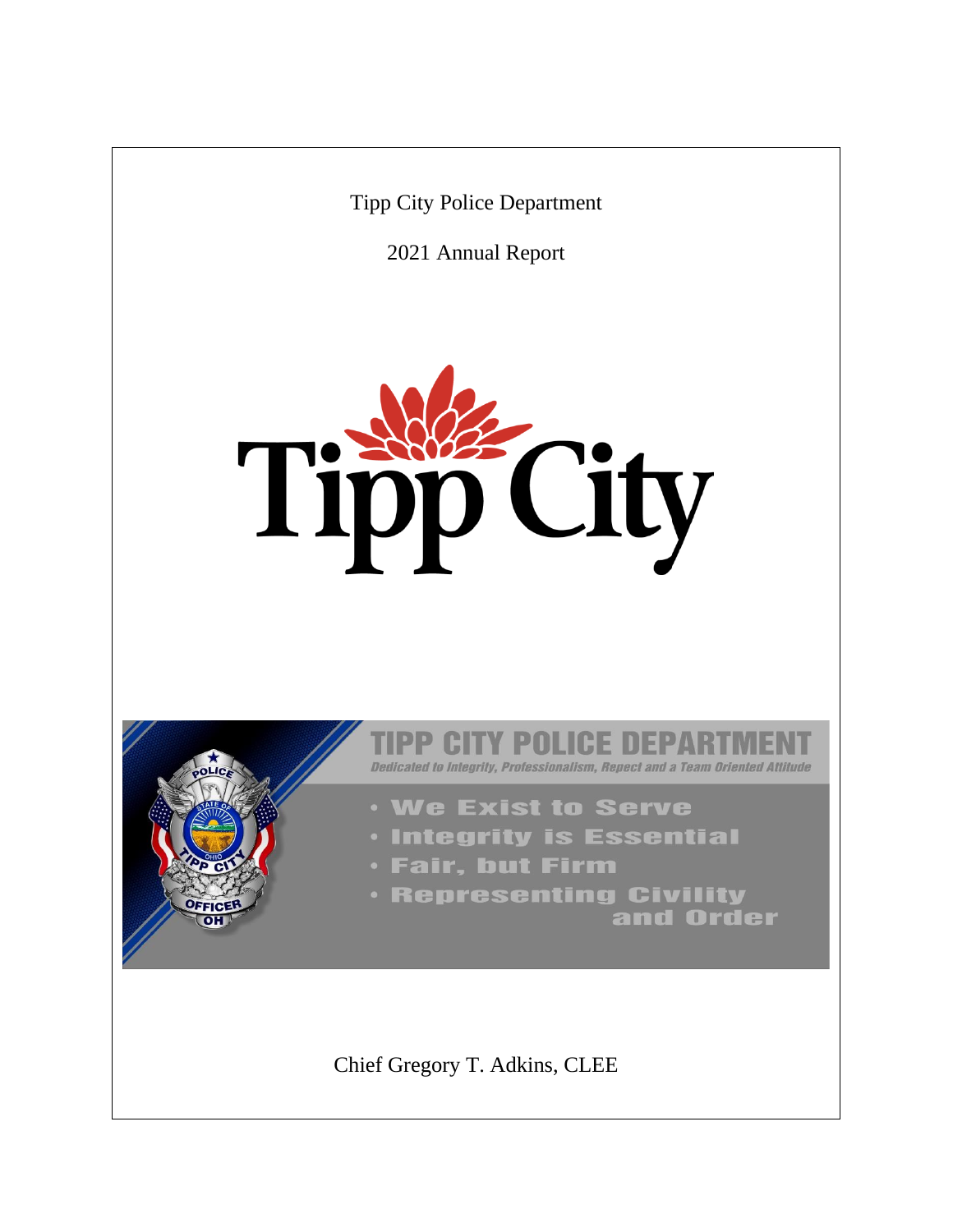January 18, 2022

Tim Eggleston, City Manager City of Tipp City 260 S. Garber Dr. Tipp City, Ohio 45371

Dear Mr. Eggleston,

Attached is the 2021 Annual Report for the Tipp City Police Department. 2021 continued as a challenging year following the pandemic of 2020. Challenges were faced locally and at a national level. Some of the hurdles faced are down recruiting numbers, COVID-19 restrictions, and funding sources as costs increase.

I am proud of our level of professionalism shown for a department our size. Department members overcame the challenges placed in front of them and continued building relationships with the community. We are blessed to represent a community that supports the men and women in the police department. I am happy to report that I believe the police department has grown and represents some of the finest professionals in law enforcement today.

Several community events the police department participates in were sidelined in 2020, and I am happy to see that most of those events returned in 2021.

The following information is an overview of police activities from 2021. If you have any questions about the materials contained within the report and would like more detail, please let me know.

Respectfully,

Gregory T. Adkins, CLEE Chief of Police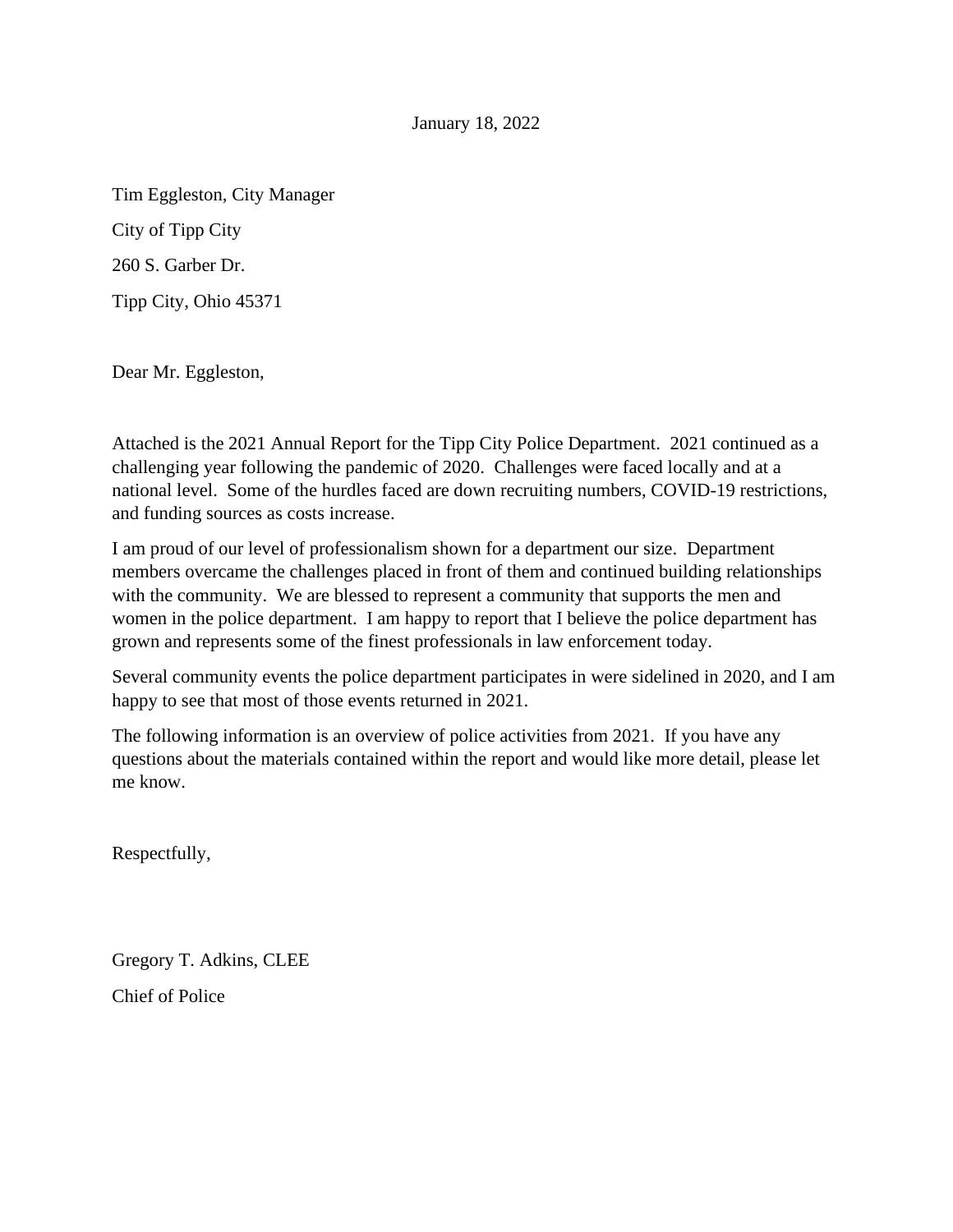## **Administrative and Personnel**

COVID-19 presented many challenges continuing in 2021. Supplies became very difficult to get along with rising costs not anticipated. We could fill staffing shortages and get back to somewhat regular police work. As 2021 concluded, there was an increase in sick leave due to COVID-19 symptoms we had to overcome. Many departments members stepped up to fill shortages and provide the best coverage possible to the community.

In July, Chief Burris officially retired from the police department after serving more than 28 years. Before his retirement, Chief Burris began to lay the foundation to provide a seamless transition as Chief of Police. Chief Burris provided me with the tools to handle the responsibilities and difficulties in my role of Chief of Police. I believe the transition was smooth, with no interruptions from the police department providing service in the community. Additional changes also took place within the department. Sergeant Soutar was promoted to the rank of Sergeant to fill the vacancy of Nick Creech. Sergeant Rismiller replaced the vacancy of Stephanie Slepicka as Sergeant when she was promoted to Deputy Chief. Sergeant Smith was promoted to fill the vacancy of Marc Basye as Sergeant. Sergeant Smith was transferred into the detective division as the supervisor, with Sergeant Graham being reassigned to the patrol division. The Deputy Chief of Police position was vacated at the end of the year following Stephanie Slepicka's resignation.

We were also very fortunate to attract great candidates who were hired as police officers to fill vacancies. Officer Craig Neth Jr. was a veteran from the Darke County Sheriff's Office who brought a lot of resources and knowledge with him. Officer William Roberts is a veteran from the Miami County Sheriff's Office and brought a unique experience level and skill set. The most recent hire was Officer Philip Osting Jr. from the Miami County Sheriff's, a long-time School Resource Officer and drone pilot. More than thirty years of law enforcement experience traveled with these three officers. The department is fortunate to be able to attract highly qualified candidates.



**Tipp City Police Department Organizational Chart-2022**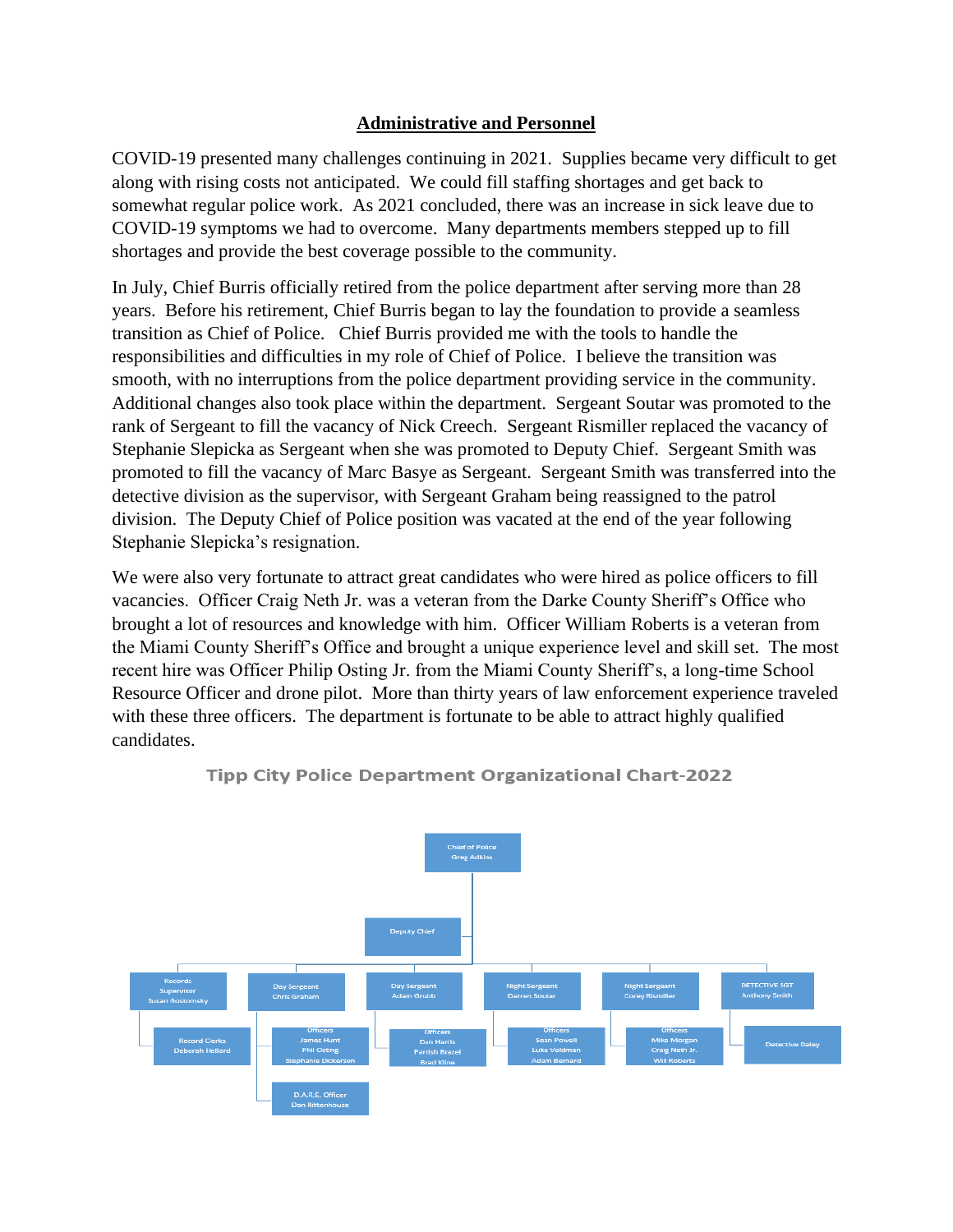#### **Mission:**

As provided in Section 35.02 of the Tipp City Code of Ordinances, the Tipp City Police Department is responsible for the preservation of the public peace and order, the prevention and detection of crime, the apprehension of offenders or laws and ordinances, the protection of persons and property, and the enforcement of the criminal laws of the United States, the State of Ohio and the ordinances of the municipality.

#### **Vision:**

The Tipp City Police Department is a "service-first" police agency. We realize that working hard to help our citizens means they will, in turn, help and support us in our efforts to make Tipp City the best place to live in Miami County. The police department takes pride in the services provided by the city and strives to work hand in hand will all service departments.

## **Guiding Principles:**

To aid us in accomplishing our mission and vision, we will adhere to the following guiding principles:

# WE EXIST TO SERVE

The residents of a community must know their police department exists to be of service to them.

Service is the primary reason for the existence of a police agency.

# INTEGRITY IS ESSENTIAL

The community entrusts us with a position of power and therefore has a right to expect more.

We must be honest and ethical in everything we do.

# WE ARE FAIR, BUT FIRM

We will be fair, bur firm to earn respect and understanding. We do not apologize for enforcement action. However, everyone, even those we arrest, must be treated fairly. This approach promotes police conduct that is responsive and sensitive to the needs of the community.

# REPRESENTING CIVILITY AND ORDER

As societal norms and technology change, police and community relations sometimes suffer. We will remain steadfast in our belief in service, integrity, fairness, and civility.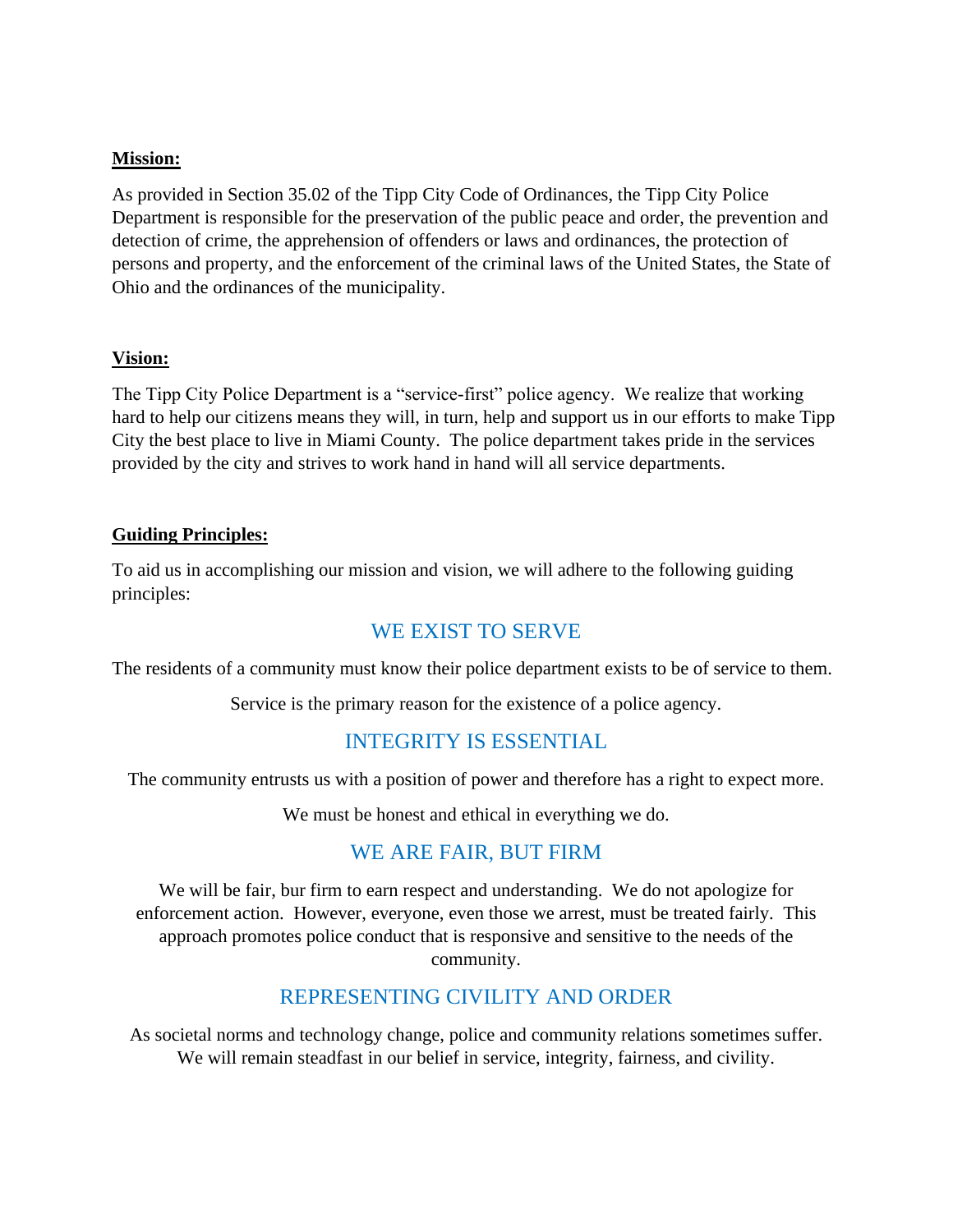#### **Ohio Law Enforcement Collaborative:**

The Ohio Collaborative required police departments across the state to comply with Groups 1 thru 5 and Executive Order standards. The department is certified in Groups 1 thru 4, and the Executive Order prohibits the use of chokeholds. The department will be submitting Group 5 in early 2022, covering responses to mass protests, demonstrations, and agency wellness standards. We are current on mass demonstrations and finalizing the policy on agency wellness.

## **Annual Policy Manual Review:**

In addition to some minor Use of Force policy changes necessary for compliance with the Ohio Collaborative, Presidential Executive Order 13929, and Governor DeWine's directives, we adopted and issued several other policy adjustments, including a Peer Support Program and Officer Wellness program. The manual and the Lexipol policy service updates ensure that the department has comprehensive policies based on Federal and State laws and accepted best practices within the law enforcement community. Officers have all acknowledged the policy changes and completed their daily policy training bulletins for the year.

# **Leaves and Overtime**

Overall leaves were down 5.46% from 2020, with the most noticeable decrease in sick leave and administrative leave. Overtime increased by 57.95% from 2020. Most of the increase was due to the COVID-19 restrictions being lifted and events in the community. Many of those events were canceled, and leave requests were down due to the pandemic. Shift coverage overtime also showed a significant increase because of staffing shortages while vacant positions were being filled during the course of the year.

| <b>Type</b>           | 2018    | 2019    | 2020    | 2021    |
|-----------------------|---------|---------|---------|---------|
| Sick Leave            | 1466.50 | 2146.00 | 2418.75 | 1759.50 |
| <b>Vacation Leave</b> | 2415.00 | 2612.00 | 2092.50 | 2537.50 |
| Personal Leave        | 808.50  | 936.00  | 783.50  | 904.00  |
| Discipline Leave      | 0.00    | 188.00  | 0.00    | 56.00   |
| Injury Leave          | 232.00  | 0.00    | 0.00    | 0.00    |
| Comp Time             | 679.50  | 818.50  | 306.00  | 583.00  |
| Training              | N/A     | N/A     | 1724.00 | 2162.00 |
| Admin. Leave          | 0.00    | 264.00  | 558.00  | 32.00   |
| <b>Funeral Leave</b>  | 0.00    | 0.00    | 12.00   | 48.00   |
| Other Leave           | 108.00  | 0.00    | 836.00  | 204.00  |
| <b>Total</b>          | 5709.50 | 6964.50 | 8730.75 | 8254.00 |

#### Leaves/Absences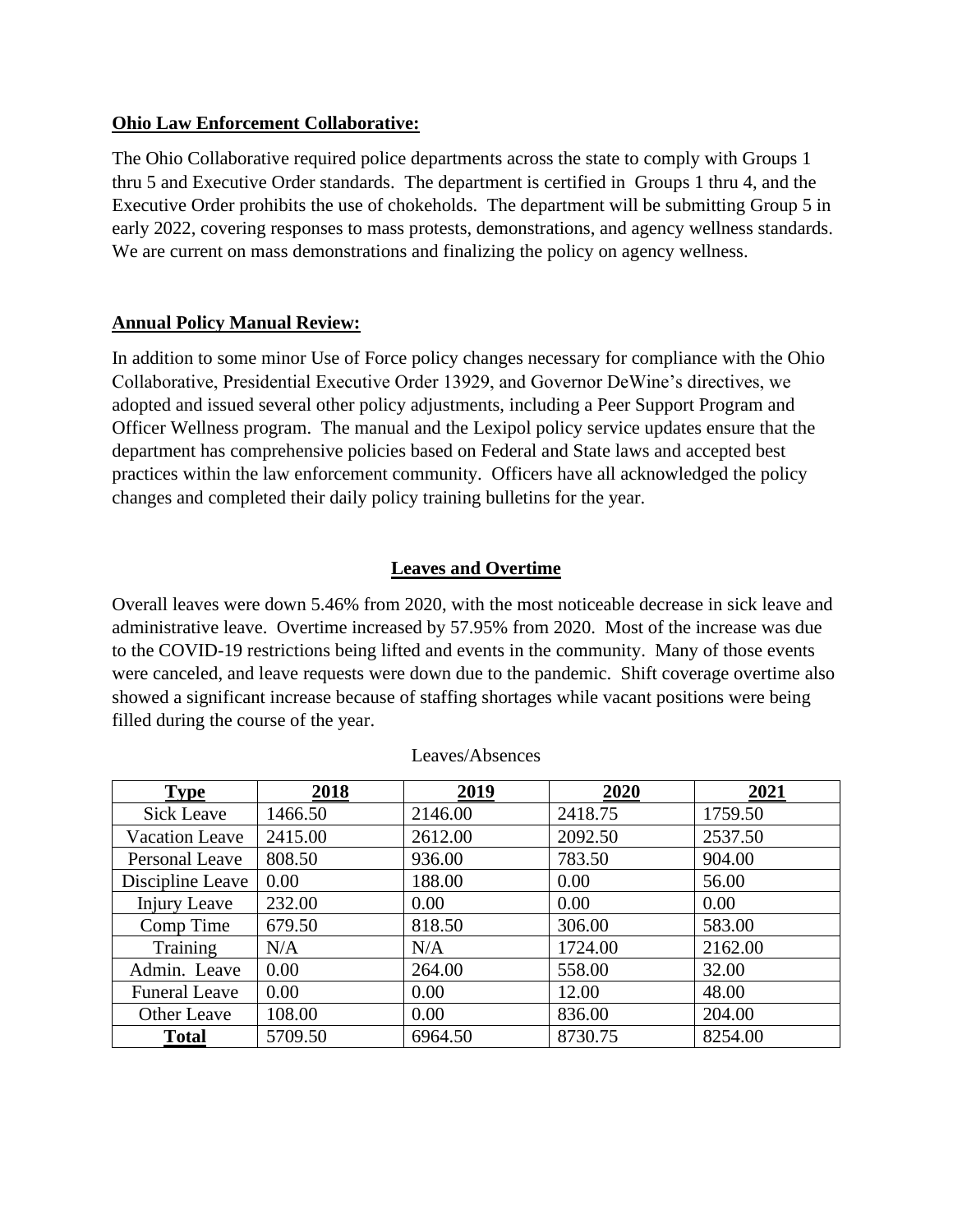| <b>Type</b>           | 2018    | 2019    | 2020     | 2021    |
|-----------------------|---------|---------|----------|---------|
| <b>Shift Coverage</b> | 592.50  | 764.00  | 564.75   | 1263.00 |
| Court                 | 142.50  | 174.00  | 161.00   | 229.75  |
| Investigation         | 222.50  | 97.75   | 145.875  | 161.00  |
| Training              | 213.00  | 207.50  | 239.50   | 192.25  |
| Administrative        | 194.00  | 187.00  | 66.00    | 172.25  |
| <b>Extra Details</b>  | 492.50  | 317.25  | 130.00   | 321.00  |
| <b>School Details</b> | 407.25  | 663.00  | 501.50   | 586.75  |
| K <sub>9</sub>        | 120.89  | 121.42  | 121.42   | 122.42  |
| <b>Total</b>          | 2385.14 | 2531.92 | 1930.045 | 3048.42 |

#### Overtime Distribution

# **Training**

Maintaining training challenges continued in 2021 and will continue in 2022 as State of Ohio mandatory training hours in identified fields must be met by every officer employed with the department. Department training is completed in-house, off-site in person, and online through Police One Academy and OPOTA online.

| Code    | Description of Training                         | Cumulative Hours |  |
|---------|-------------------------------------------------|------------------|--|
| TCPD001 | ADAP/SFST/ARIDE/Intoxilyzer Testing             | 36               |  |
| TCPD002 | Administrative / Leadership                     | 892.3            |  |
| TCPD003 | <b>Bicycle Patrol</b>                           |                  |  |
| TCPD004 | Crime Scene Investigation / Evidence Technician | 166              |  |
| TCPD005 | Crisis Intervention / CIT                       | 32               |  |
| TCPD006 | DARE / SRO / School Response Training           | 73               |  |
| TCPD007 | <b>Emergency Vehicle Operations EVOC</b>        | 129              |  |
| TCPD008 | Firearms / Range Weapons Training / Armorors    | 193              |  |
| TCPD009 | Gangs / Gang Identification                     |                  |  |
| TCPD010 | Instructor Course / Field Training Officer      | 80               |  |
| TCPD011 | Interviewing / Interviewing Techniques          | 83               |  |
| TCPD012 | Investigations / Investigation Training         | 100              |  |
| TCPD013 | Canine / Canine Training                        | 389              |  |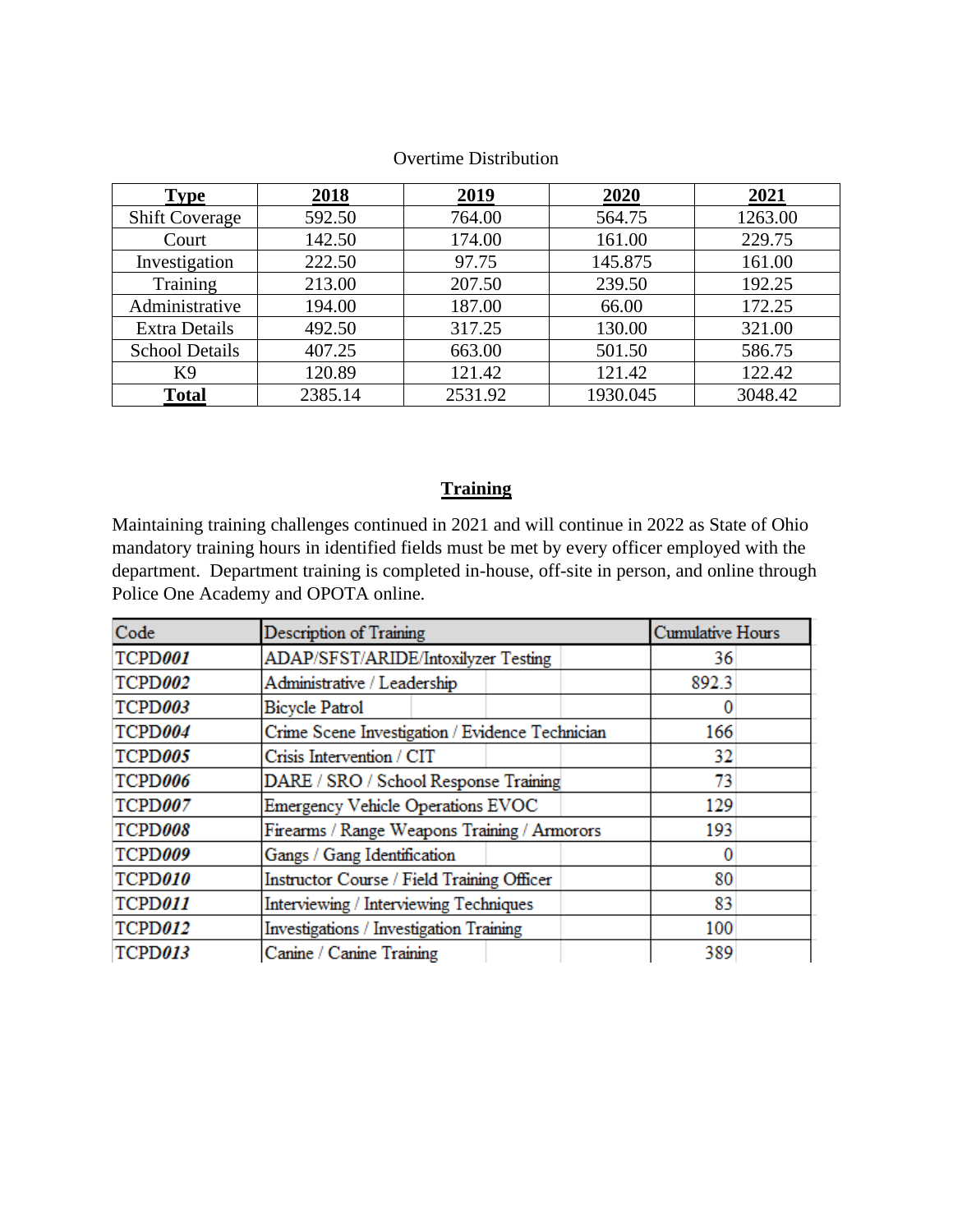| TCPD014            | Legal Update Training                             | 18       |  |
|--------------------|---------------------------------------------------|----------|--|
| TCPD015            | <b>Mental Health Training</b>                     | 50       |  |
| TCPD016            | Narcotics / Drug Investigation and Identification | 14       |  |
| TCPD017            | Officer Safety / Use of Force Training            | 185.9    |  |
| TCPD018            | Radar and Lidar Training                          | O        |  |
| TCPD019            | Spillman / RMS Training                           | 8        |  |
| TCPD020            | Crash / Crash Investigation Training              | 180      |  |
| TCPD021            | Traffic Patrol Operations / Criminal Interdiction | 24       |  |
| TCPD022            | Crime Victim Rights                               | 13       |  |
| TCPD023            | Community Policing / Community Policing Programs  | 32       |  |
| TCPD024            | Field Training Status Probationary Employee       | 1240     |  |
| Virtra Training    | Virtra Simulator Training Hours Department        | 291.5    |  |
| Academy Active     | Officer In Training Police Academy                | o        |  |
| Police One Academy | Cumulative Hours P1A Online Academy Courses       | 539.25   |  |
| Roll Call Training | Cumulative Hours Roll Call Training Year          | 10.75    |  |
| DTB Lexipol        | Total Completion of DTB Lexipol Review            | 241.999  |  |
|                    | Total Training Hours Team Members                 | 5,021.70 |  |

# **Use of Force Review**

Tipp City police officers are well disciplined in using only the force necessary to protect themselves, protect others, or gain compliance when making arrests. There is an exception they will use physical presence and their ability to persuade people to comply before using any physical force level whenever possible. There are times when the officers must put their hands on someone to gain compliance.

For the calendar year 2021, thirteen (13) reported uses of force compared to nine (9) in 2020. Five incidents reported the display or pointing at a firearm at a suspect, seven incidents involved the use of hands or feet compliance and involved baton on one case. Three involved displaying and pointing a taser as a suspect.

In 2021 there were no taser activations, no OC spray deployed, no K-9 bite utilized, and no firearms fired by an officer.

Officers can be involved in rapidly evolving events requiring the use of force. Officers are trained to respond to the suspect's actions and dictate the amount of force, if any, required from the officer. At the same time, we do not follow a specific use of force continuum (which is an if this, then that approach); the officers are expected to respond reasonably based on the threat at hand.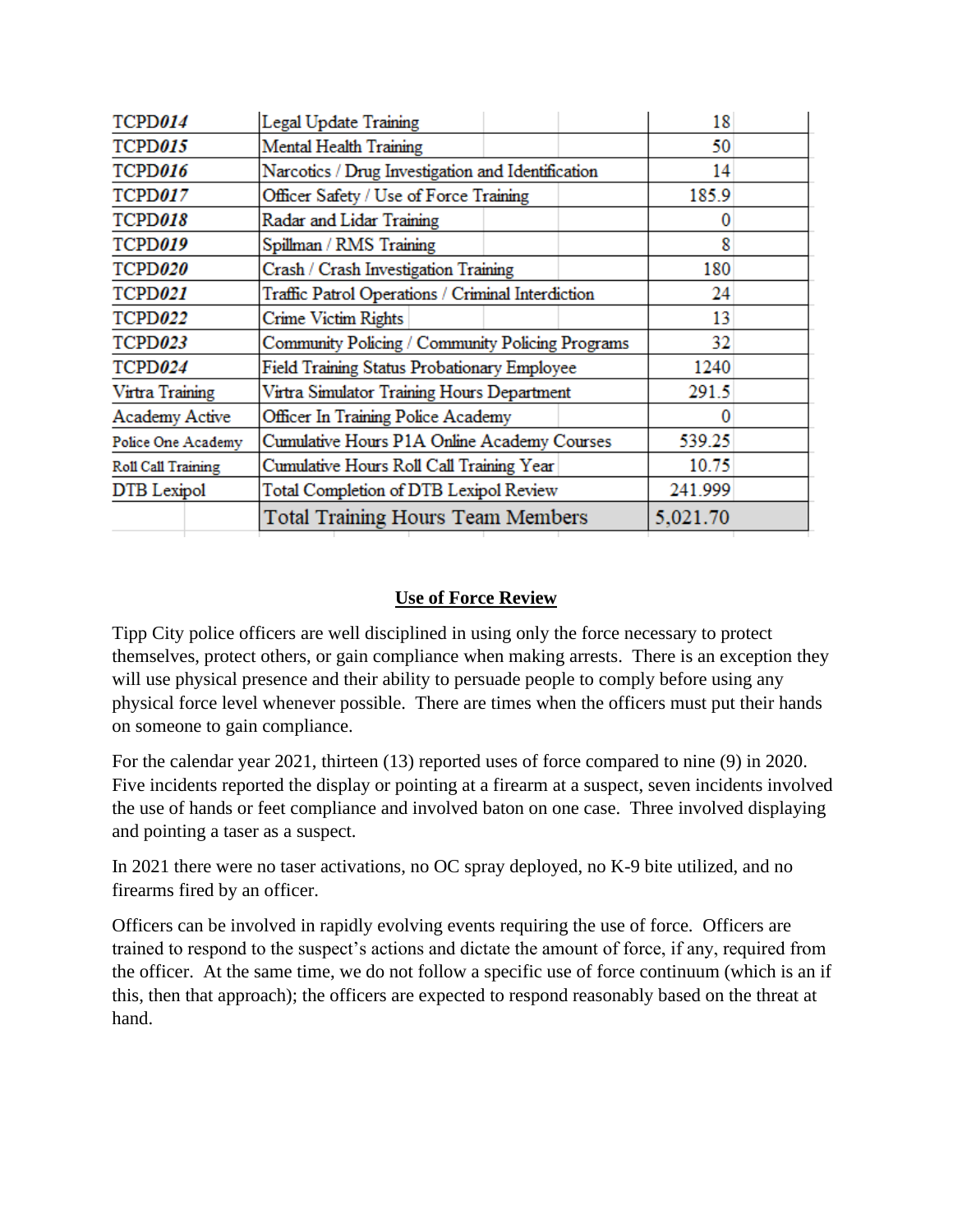## **Vehicle Pursuit Review**

Policy 307 requires an annual review of the Department's pursuits and analysis to show trends, compliance, and training needs. The yearly pursuit review revealed that six pursuits involved department members, Tipp City officers initiated three of those pursuits, and outside agencies started the other three. These pursuits were short in duration, but some led to counseling or policy review with the involved officers. One of the pursuits led to training recommendations for all department members completed during drivers in-service training.

Overall, the number of pursuits climbed from two in 2020 to six in 2021 seems to be the trend throughout the area, as criminals seemingly are aware of higher thresholds for pursuits.

#### **Random Evidence Audit**

On January 3, 2022, Sergeant Grubb and Sergeant Smith conducted an audit on randomly selected cases. The selected incidents should have all evidence maintained in our vault. In each chosen example, all evidence was present and accounted for. One of the audit items has been turned over by a court order with records verifying its release. I want to recognize Sergeant Grubb for his continued thoroughness and attention to detail in maintaining our evidence.

## **Bias-Free Policing Review**

According to the offender's race, the 2021 crystal report for the Tipp City Police Department examines the citations issued and warnings issued by our officers. The crystal report helps identify potential trends based on race and gender.

The breakdown of citations by race is as follows:

Seventy-seven (77) percent of the citations issued were to white drivers.

Thirteen (13) percent of the citations issued were to black drivers.

Two (2) percent of the citations issued were to Hispanic and Latin drivers.

Three (3) percent of the citations issued were unknown.

The breakdown of warnings by race is as follows:

Eighty-two (82) percent of the warnings issued were to white drivers.

Eleven (11) percent of the warnings issued were to black drivers.

Two (2) percent of the warnings issued were to Hispanic and Latin drivers.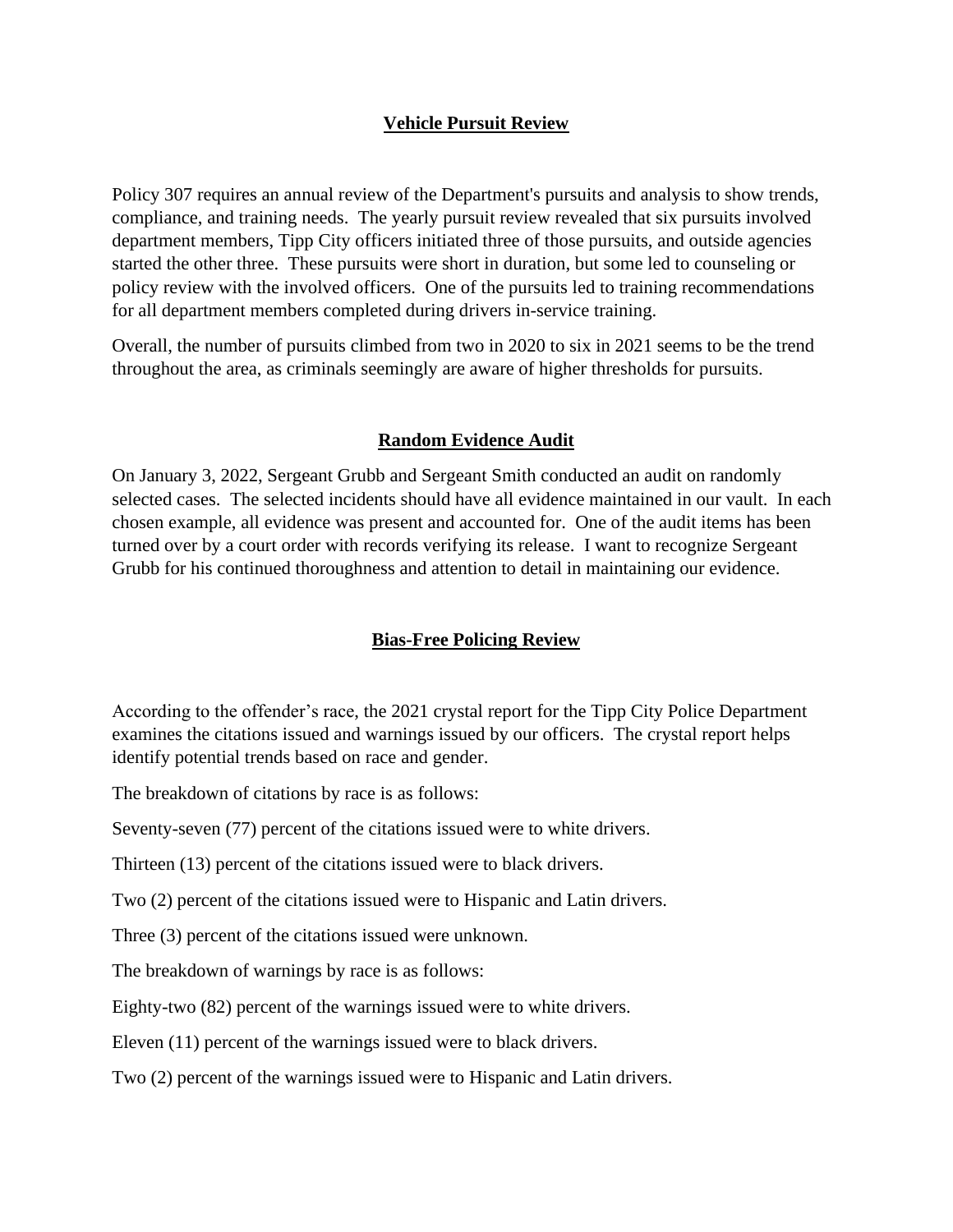One (1) percent of the warnings issued were to multiracial drivers.

One (1) percent of the warnings issued were unknown.

The Ohio Collaborative requires this tracking to meet the standard of Bias-Free Policing.

## **New Equipment and Upgrades**

- A 2021 Chevrolet Tahoe replaced cruiser 104, a 2016 Ford Explorer. The 2016 Ford Explorer was repurposed as the new D.A.R.E. / SRO patrol car replacing a 2010 Ford.
- Due to late notification of ordering cut-off, two patrol vehicles in the 2022 CIP budget were ordered and delivered. One patrol car from the 2023 CIP plan was also acquired due to availability in the automotive market. These three vehicles will be rotated in the fleet; however, at this time, there is a very long delay in the supply chain for the equipment to upfit these vehicles.
- Upgraded in-car video systems were installed in 2021 in all the patrol cars.
- Virtra Force Training Simulator contract was renewed to allow officers realistic training in a variety of circumstances, including firearm encounters, mental health responses, and other decision-making exercises.
- 2022 budget has replacement and additional items included to provide better tools and services to the community. These items should be rolled out in 2022.
- Cordico OfficerWellness Application was developed and rolled out to department members. This application is a confidential, anonymous resource that is available 24/7 to assist with a toolkit of functional assessments, videos, and articles to assit officers.

# **Activity Report**

2021 was an increased year for citizen contacts and calls for service. There were 9,516 calls for police service from citizens. That number increased by approximately 1,700 calls from 2020. Self-initiated activities increased in 2021. I am proud of the officers and their additional efforts to provide the best service possible to the citizens of Tipp City.

2021 also showed an increase in drug overdoses from the previous year.

| Activity Summary 2021              |                                                 |      |      |
|------------------------------------|-------------------------------------------------|------|------|
| <b>Tipp City Police Department</b> |                                                 |      |      |
|                                    |                                                 | 2021 | 2020 |
|                                    | Calls for service (excl. officer initiated CFS) | 9516 | 7817 |
|                                    | <b>Officer Initiated Activity</b>               |      |      |
| <b>School Zone Checks</b>          |                                                 | 842  | 437  |
| <b>School Details</b>              |                                                 | 404  | 291  |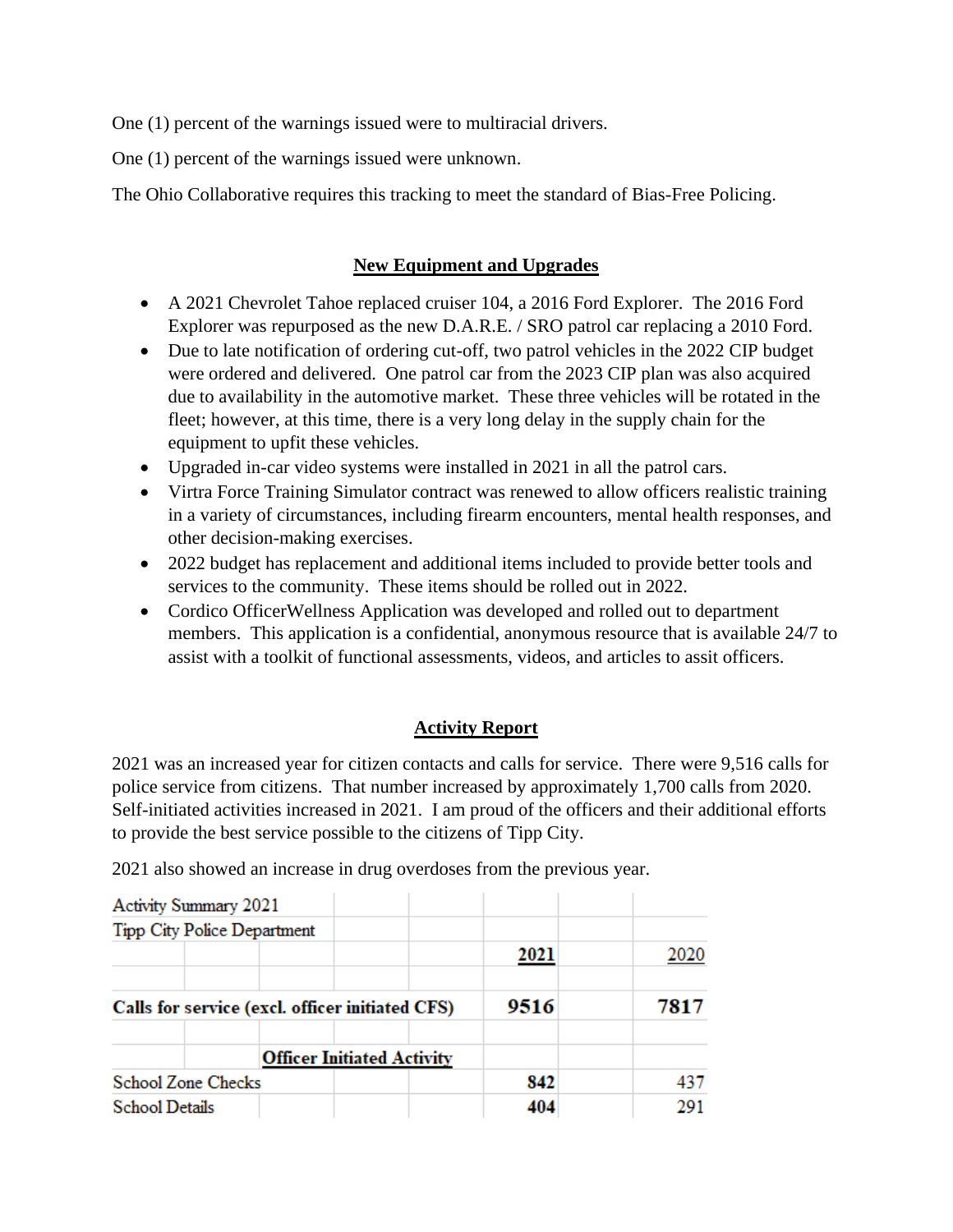| <b>DORA</b> Checks       |                                     |                                 | 1481 | 638  |
|--------------------------|-------------------------------------|---------------------------------|------|------|
| <b>VHC</b> Check         |                                     |                                 | 1832 | 3562 |
|                          | <b>Community Relations Contacts</b> |                                 | 1054 | 945  |
| <b>Building Checks</b>   |                                     |                                 | 7224 | 7120 |
|                          |                                     | <b>Traffic related activity</b> |      |      |
| <b>Traffic Stops</b>     |                                     |                                 | 1555 | 788  |
| <b>Traffic Citations</b> |                                     |                                 | 275  | 232  |
| Traffic Warnings         |                                     |                                 | 913  | 556  |
|                          | <b>Traffic Control Presence</b>     |                                 | 2538 | 3225 |
|                          |                                     |                                 |      |      |
|                          |                                     |                                 |      |      |
|                          |                                     | <b>Traffic Crashes</b>          |      |      |
| Non-injury Accidents     |                                     |                                 | 102  | 91   |
| <b>Injury Accidents</b>  |                                     |                                 | 17   | 12   |
| <b>Fatal Accidents</b>   |                                     |                                 | 2    | 2    |
|                          | <b>Private Property Accidents</b>   |                                 | 42   | 45   |
|                          | <b>Total Crashes 2021</b>           |                                 | 163  | 152  |
|                          |                                     | <b>2021 Criminal Arrests</b>    |      |      |
| <b>Total Arrests</b>     |                                     |                                 | 334  | 406  |
| <b>Adult Arrests</b>     |                                     |                                 | 312  | 372  |

## **Community Event Participation**

In addition to our criminal and traffic-related activities, the department tries to devote as many hours as possible to interact with our citizens in a positive manner. We work hard to increase our presence at community events, school events, presentations, and regular patrol functions. The following is a list of activities we attended. While the list is relatively long, I am sure there are additional events I could not recall for this report.

- Bank Security & Alarm Review Meetings.
- Field trip to Camp Kern with  $5<sup>th</sup>$ -grade class.
- Lockdown Drills at each School and B.O.E.
- Senior Parade.
- $\bullet$  4<sup>th</sup> of July Fireworks.
- Beggar's Night.
- Veterans Day Ceremony at Veterans Memorial.
- Parade for Veterans at L.T. Ball Intermediate School.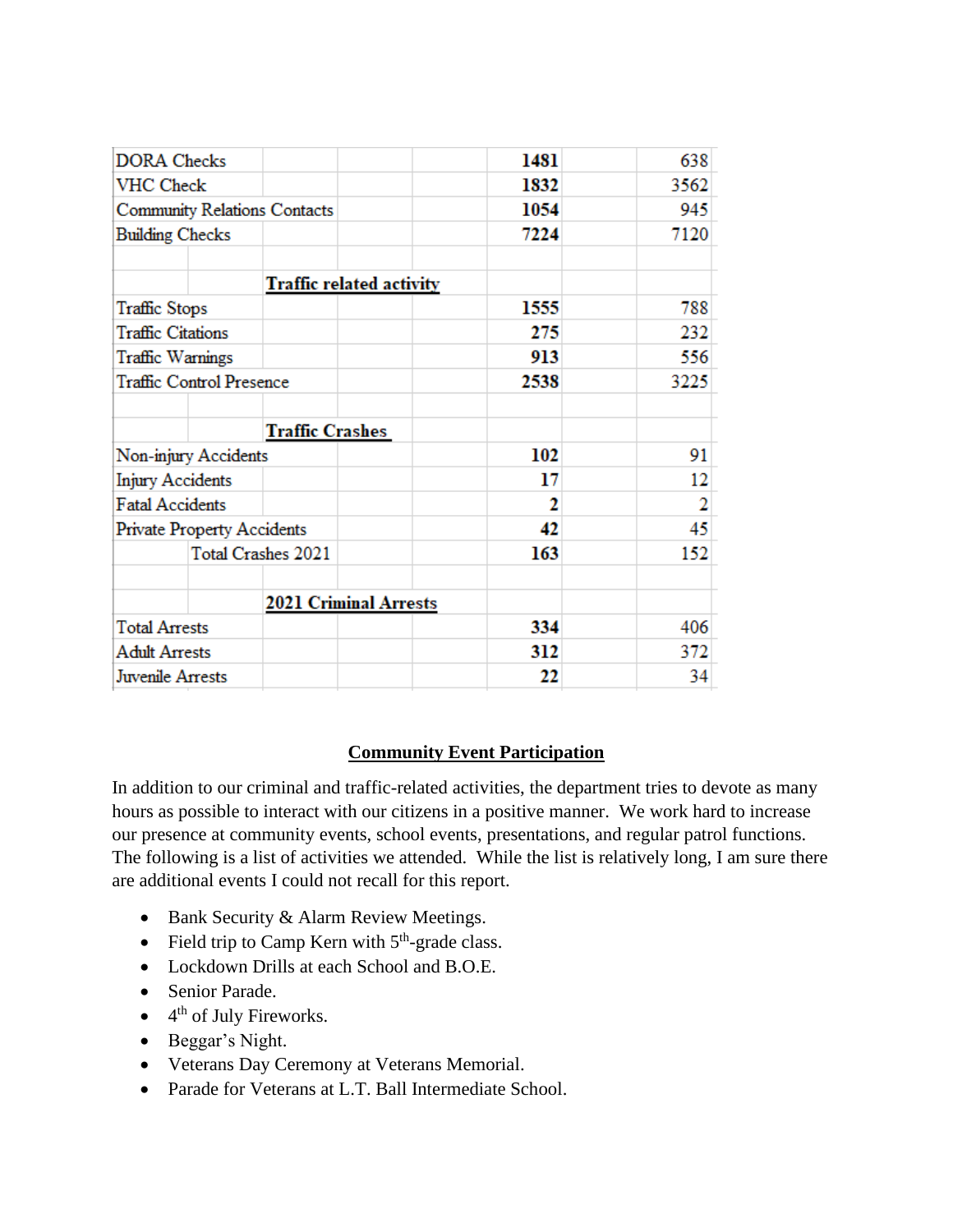- Shop with a Cop.
- Autism Awareness video.
- Downtown Christmas Tree Lighting.
- Secret Santa Traffic Stops.
- Light Up the Night Blue Dayton Children's Hospital.
- Safety and Policeman Talk to preschool students.
- Security Assessments at preschool classrooms.
- Church Security Assessments.
- School Events at a Variety of the Buildings.
- School Security Details.
- DARE Program L.T. Ball Intermediate School.
- Community Safety City Program.
- Boy Scouts Department Tours and Presentations.
- After Prom Event.
- R.A.D. Program.
- Relay for Life 5K Run.
- Relay for Life Celebration at L.T. Ball Intermediate School.
- Broadway Elementary Fun Fair.
- Mock Crash at Tippecanoe High School.
- Heroin Awarness Program.
- Voss Honda Safety Days.
- Mum Festival Motorcycle Ride.
- Mum Festival Cruise-In.
- Run for Mums 5K Run.
- Mum Festival.
- Halloween Parade and Activities.
- Coffee with a Cop.
- Homecoming Dance Tippecanoe High School.
- Tipp City Art in the Park.
- Open House at all schools prior to the first day of school.
- Trans Am Cruise-In.
- Harvest Fest and Downtown Activities.
- Police Officer Memorial Ceremony.
- Miami County Sheriff's Office Summer Camp.
- County-wide Seat Belt Challenge at Tippecanoe High School.
- Presentations at Tipp-Monroe Community Services.
- Victory Church Car Show.